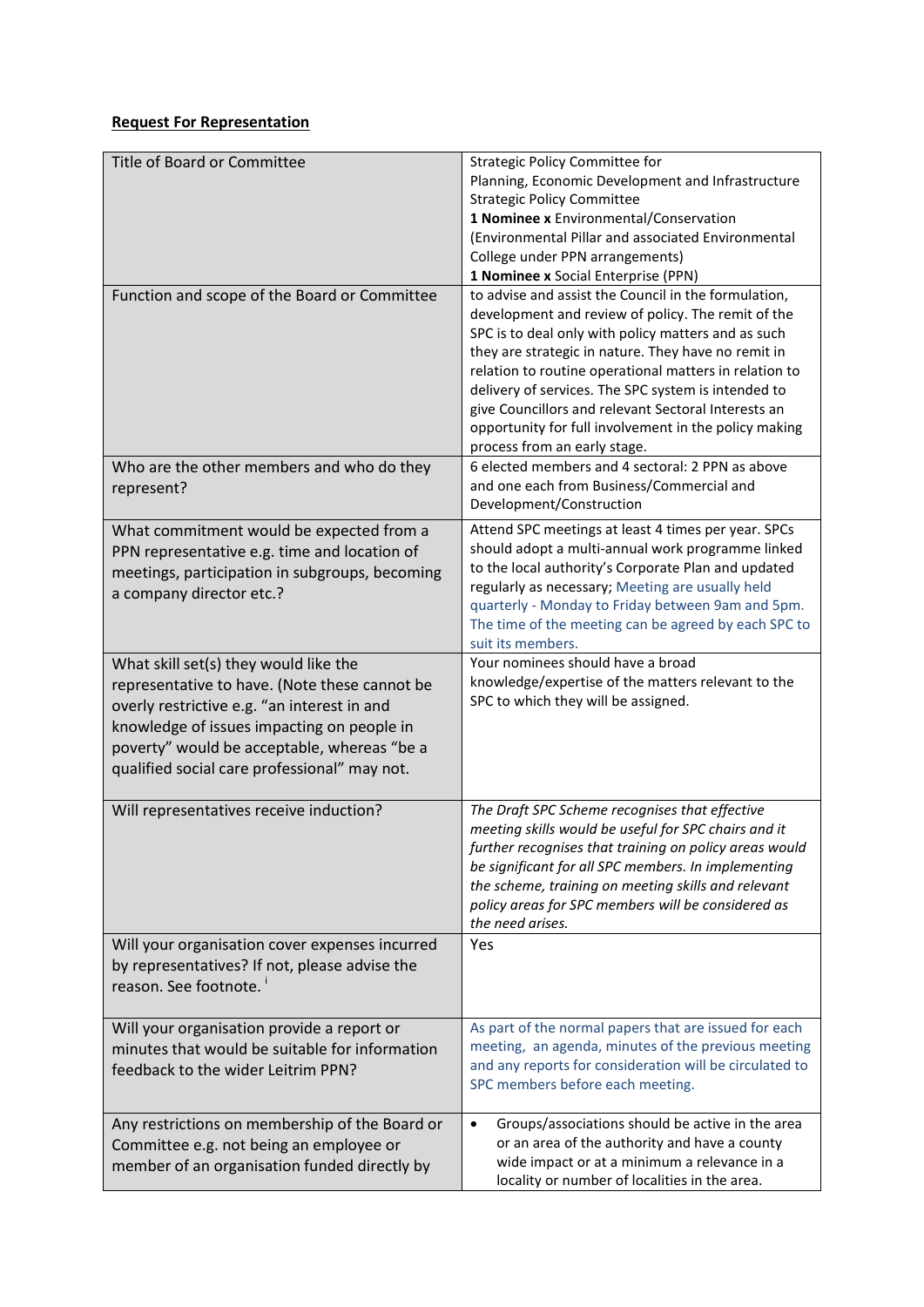| the Board or Committee, or not being a member<br>of another pillar e.g. Farming, which already has<br>representation on the Board or Committee, or<br>coming from a particular geographical area or<br>type of organisation. | Groups/associations should be open to new<br>$\bullet$<br>members, hold AGMs and regular meetings, and<br>should be broadly representative and<br>accountable.<br>Single interest groups should be eligible, e.g.<br>$\bullet$<br>campaign groups focused on the disabled or<br>elderly.<br>Single issue groups should not be considered for<br>inclusion in the sectors.<br>Local Development Agencies represented at<br>Strategy Group/ LCDC level should not be<br>represented on an SPC.<br>Each sector should select its own nominee.<br>State and Local Development Agencies should not<br>be included as nominating bodies to the sectors<br>and should not be represented on the SPC.<br>Nominations from the sectors should, insofar as<br>$\bullet$<br>possible, reflect an appropriate gender balance. |
|------------------------------------------------------------------------------------------------------------------------------------------------------------------------------------------------------------------------------|-------------------------------------------------------------------------------------------------------------------------------------------------------------------------------------------------------------------------------------------------------------------------------------------------------------------------------------------------------------------------------------------------------------------------------------------------------------------------------------------------------------------------------------------------------------------------------------------------------------------------------------------------------------------------------------------------------------------------------------------------------------------------------------------------------------------|
| Any potential conflict of interest which could<br>impact on a representative's full participation on<br>the Board or Committee other than already<br>stated.                                                                 | This will be a matter for individual s putting<br>themselves forward for nomination to consider.<br>However, best practice is where a conflicts exists at a<br>meeting, the member concerned should declare a<br>conflict of interest and remove themselves from the<br>meeting for the duration of the topic discussion.                                                                                                                                                                                                                                                                                                                                                                                                                                                                                         |
| Any other relevant matters.                                                                                                                                                                                                  | • SPC meeting documentation should ideally be<br>circulated to SPC members two weeks in advance of<br>meetings, and additionally, agenda and minutes<br>should be circulated to SPC members and other<br>councillors in a county council area . The CPG should<br>decide the work programmes of the SPCs and<br>recommend issues to be considered by the SPCs.                                                                                                                                                                                                                                                                                                                                                                                                                                                    |

**.** <sup>i</sup> Under Circular CVSP 3/2018:

*PPN Representative Expenses*

*In relation to the payment of PPN representative expenses, the PPN User Guide provides as follows:*

*"Volunteers should never be out of pocket for their participation on Boards or Committees, and it is the role of the relevant Board or Committee to pay expenses. Only in very specific circumstances where the Board or Committee has no resources should the PPN pay expenses to their representatives. If a PPN representative takes on a supplementary role within a Board or Committee which incurs extra costs, those costs are the responsibility of the Board or Committee, not of the PPN. For example, if a PPN representative attends an event*